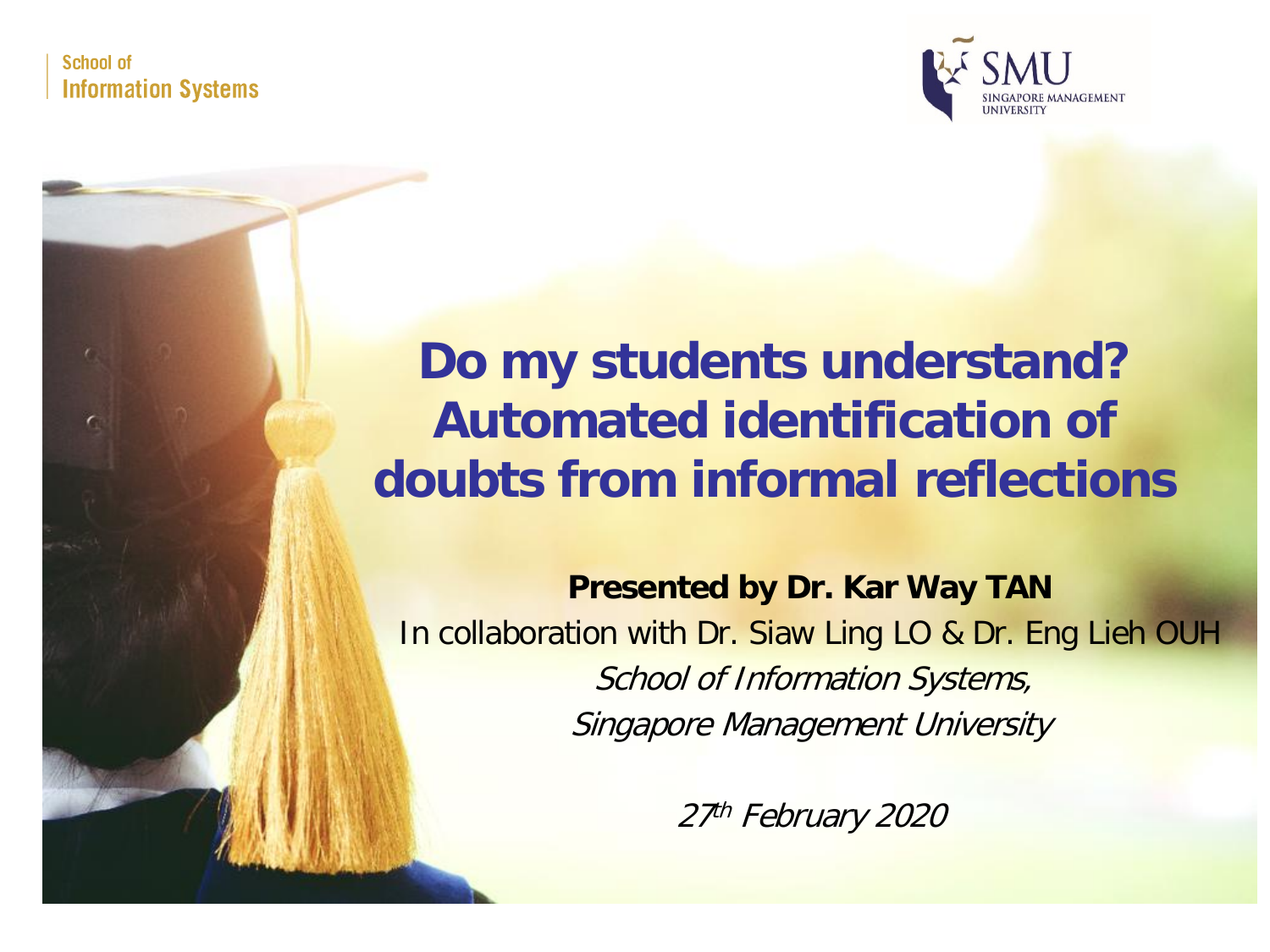## **The learner-centered pedagogy allows learners to learn at different pace**

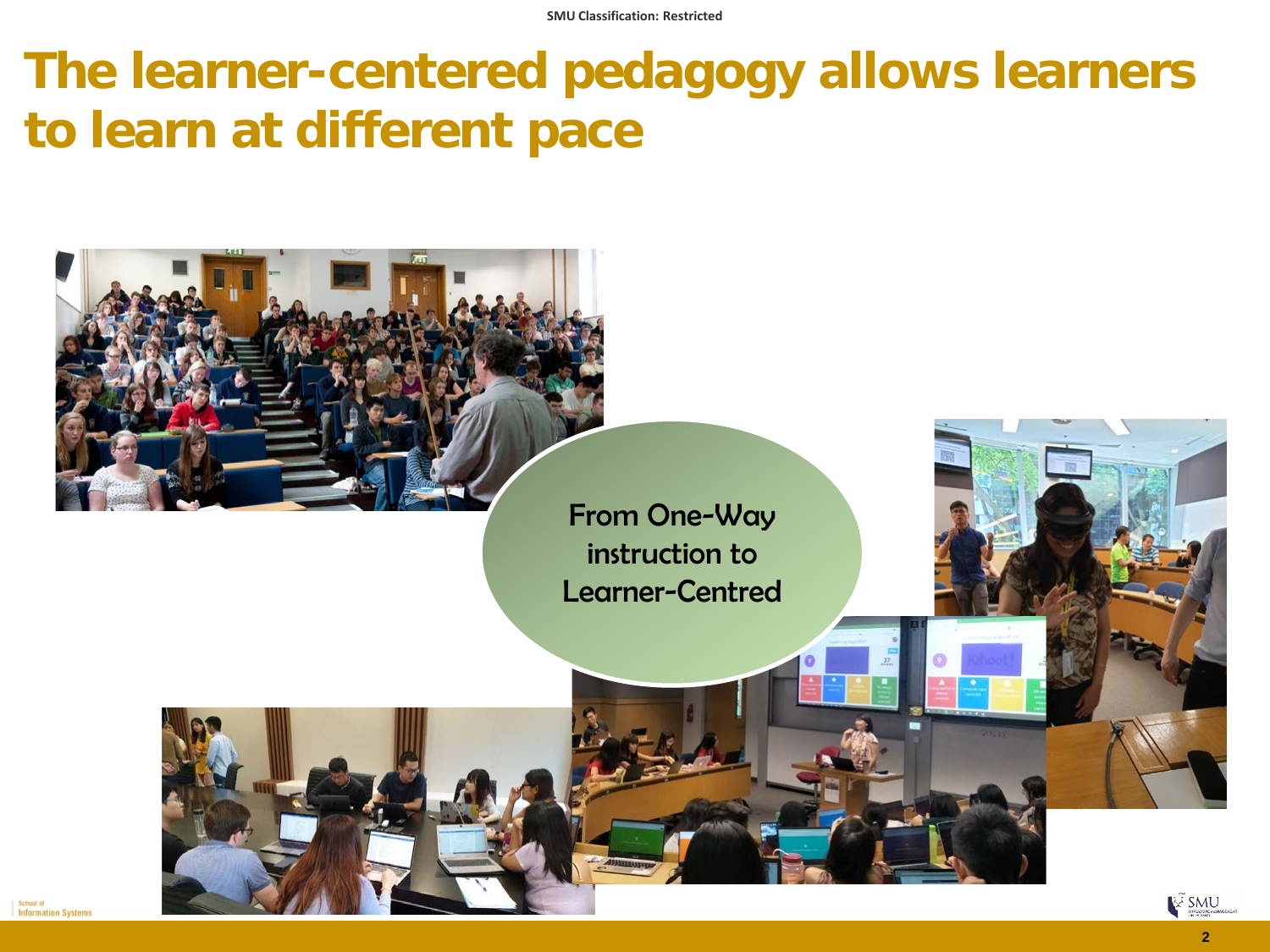## **"Every learner is unique"**



**Timely &** relevant guidance



#### specific to needs of each learner



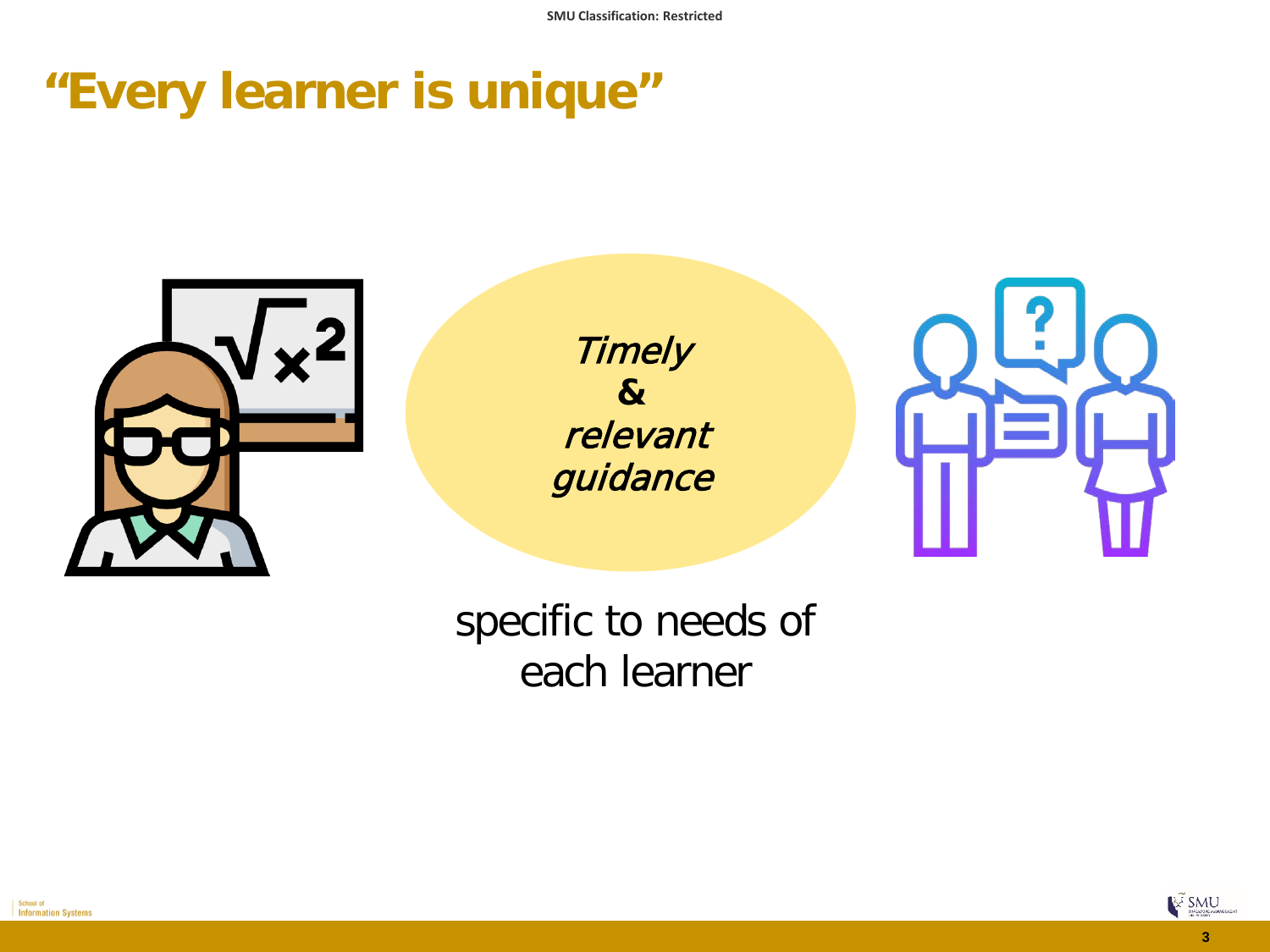## **Do my students understand?**



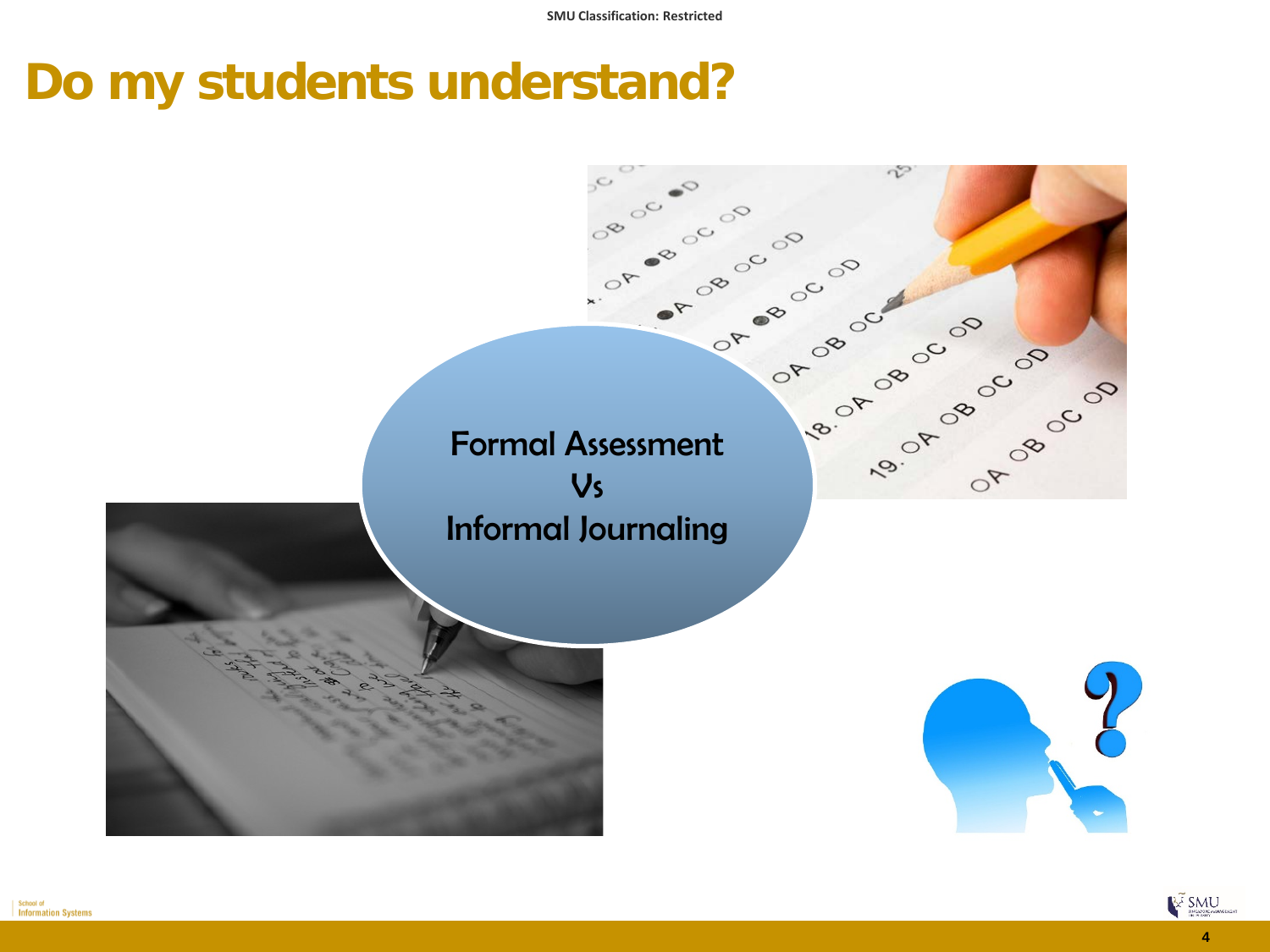# **Weekly reflection was introduced to a foundation class**

- **The course: Analytics Foundation** 
	- **Undergraduate level taken by students from various** disciplines – business, social science, information systems
	- Total of 13 sessions of seminar-style learning environment with about 45 students in each class, over 3 hours of class engagement per week
	- Examples of topics include visualization, classification, linear regression, clustering and rule mining.
- Two course instructors collected weekly reflections as part of students' learning journey.



 $\times$  SMU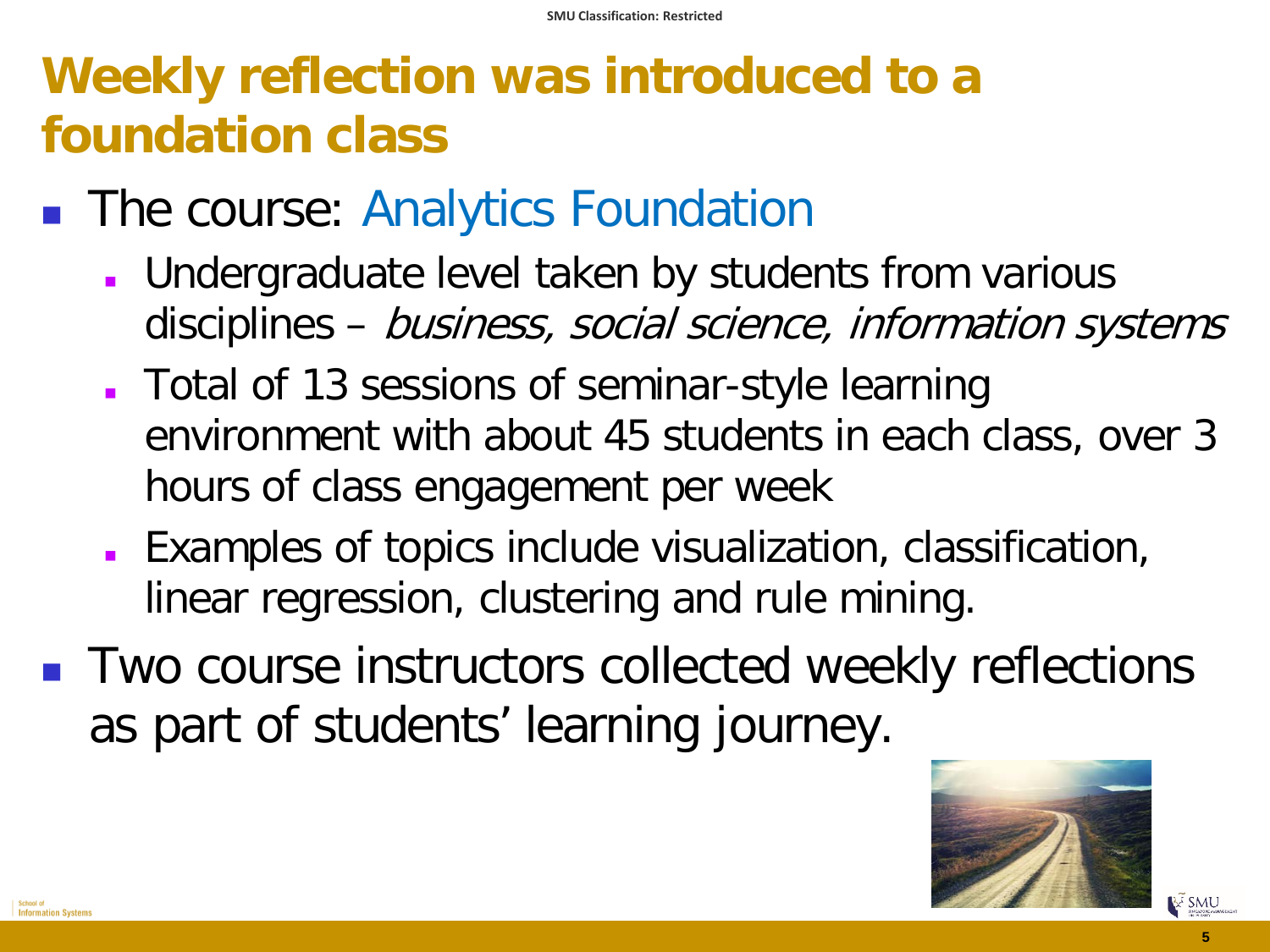# **The reflection questions are non-intimidating**



#### **Instructor 1**

Free-form text for entering key takeaway.

Likert Scale

- 1. Totally lost need a consultation
- 2. Somewhat lost will catchup on my own
- 3. Not applicable I was not in class for a valid reason
- 4. Understood many parts
- 5. Understood almost fully



#### **Instructor 2**

Free-form text for entering key take-away or constructive feedback to improve learning.

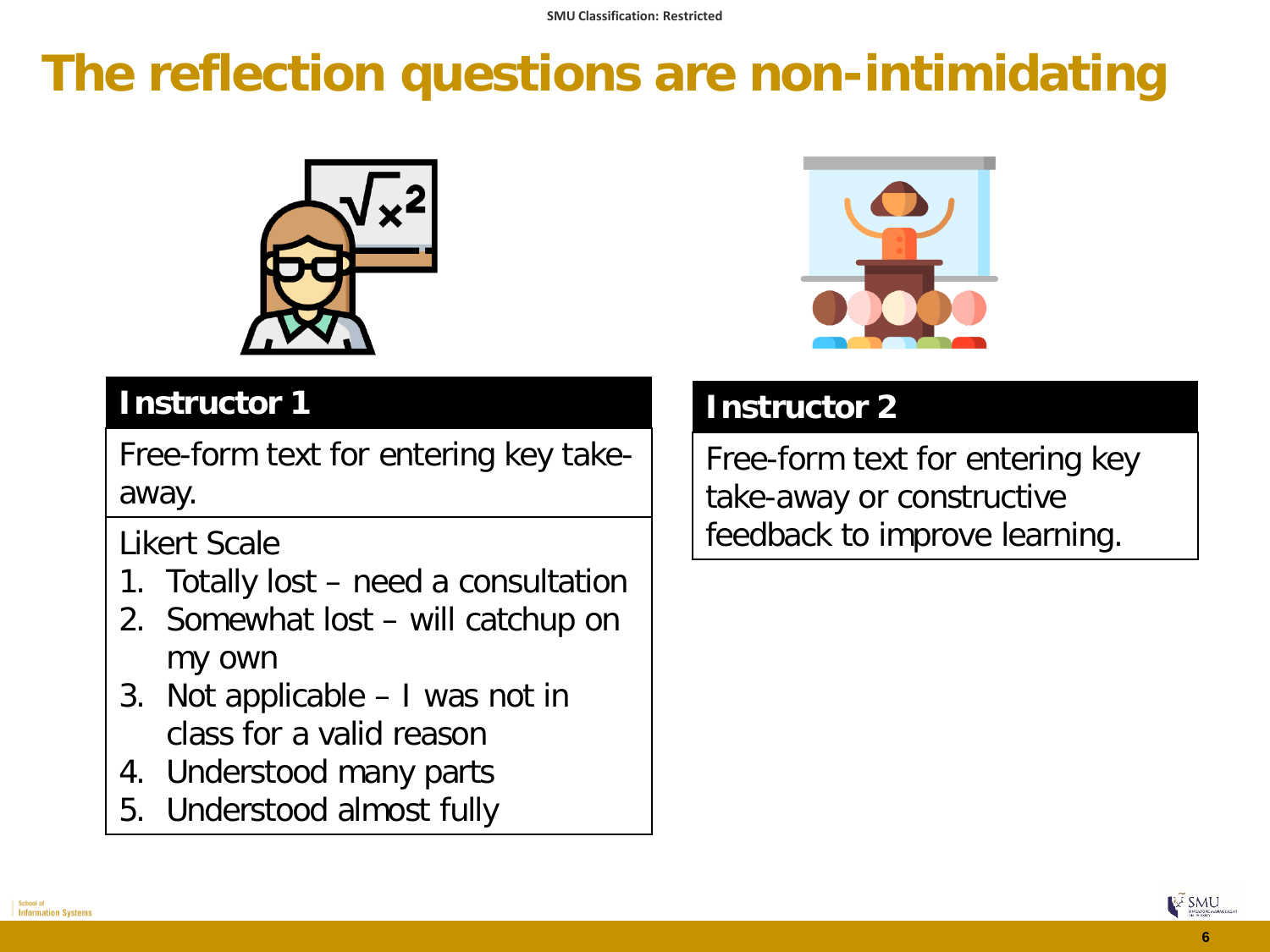## **We observed interesting reflections …**

- **Statements with "wisdom":** 
	- "I have learnt about the systematic steps during data preparation phase. The situations where we should use transformation on data, and why we do standardization."
	- "I learnt about k-means clustering and what I chose as distance measure has got an impact on the cluster formed!"
- **Statements with "doubts" or being "unsure":** 
	- "I'm confused… It would be good if you can go through [a topic] again"
	- "I am quite unsure when [an example] is a sample or a population"
- Opportunistic students who ask questions:
	- . "latent variable (q) and error -- q is unobserverd which is not reflecting in the result or data, so where does this info appear?"
	- "How do we check normality?"

Student's expressions were open, casual and truthful – This were normally not observed in open discussion forums or formal assessments**EX SMU**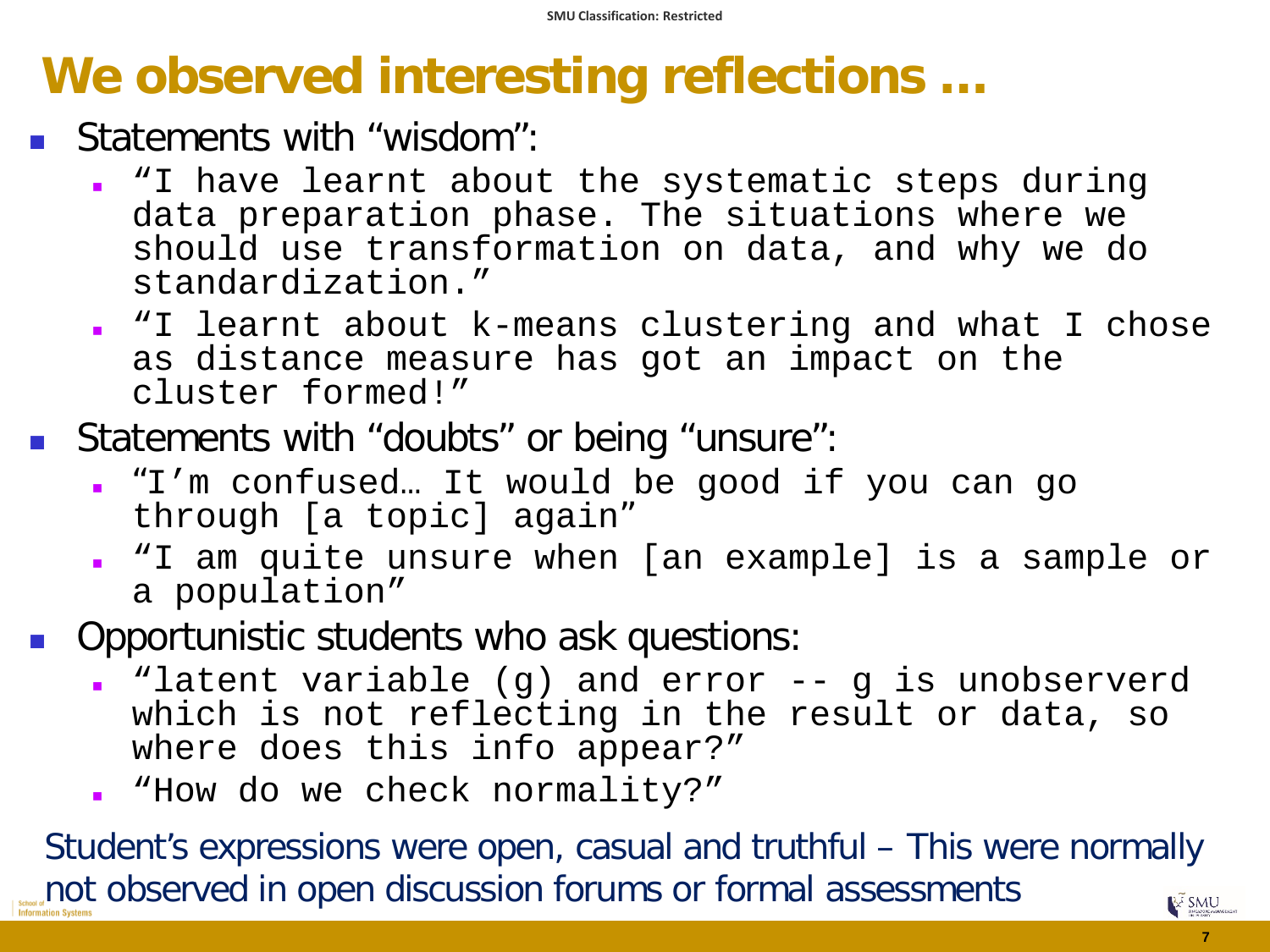## **We define what is a doubt**

## Doubt :–

is a sentence, which can potentially be a question or simply a statement that requires more clarification of a given topic

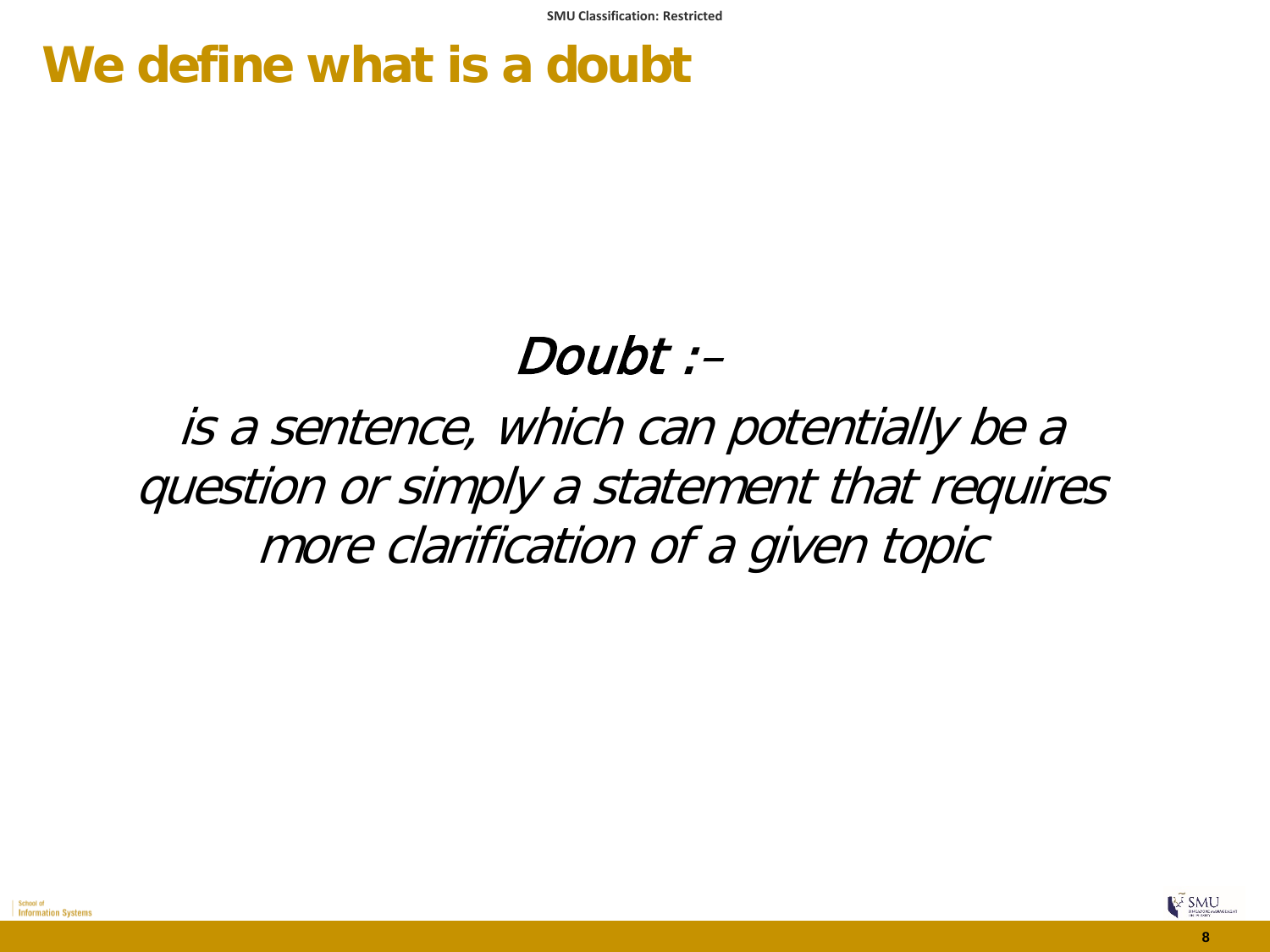# **We designed an automated doubt mining approach**



- Doubt annotation 'yes' or 'no' Does the reflection ask for clarification or additional information?
- Sentiment annotation 'positive' ,'negative' or 'neutral' Does the reflection express positive/negative feedback or sentiment about the class (e.g., pace, clarity, difficulty)?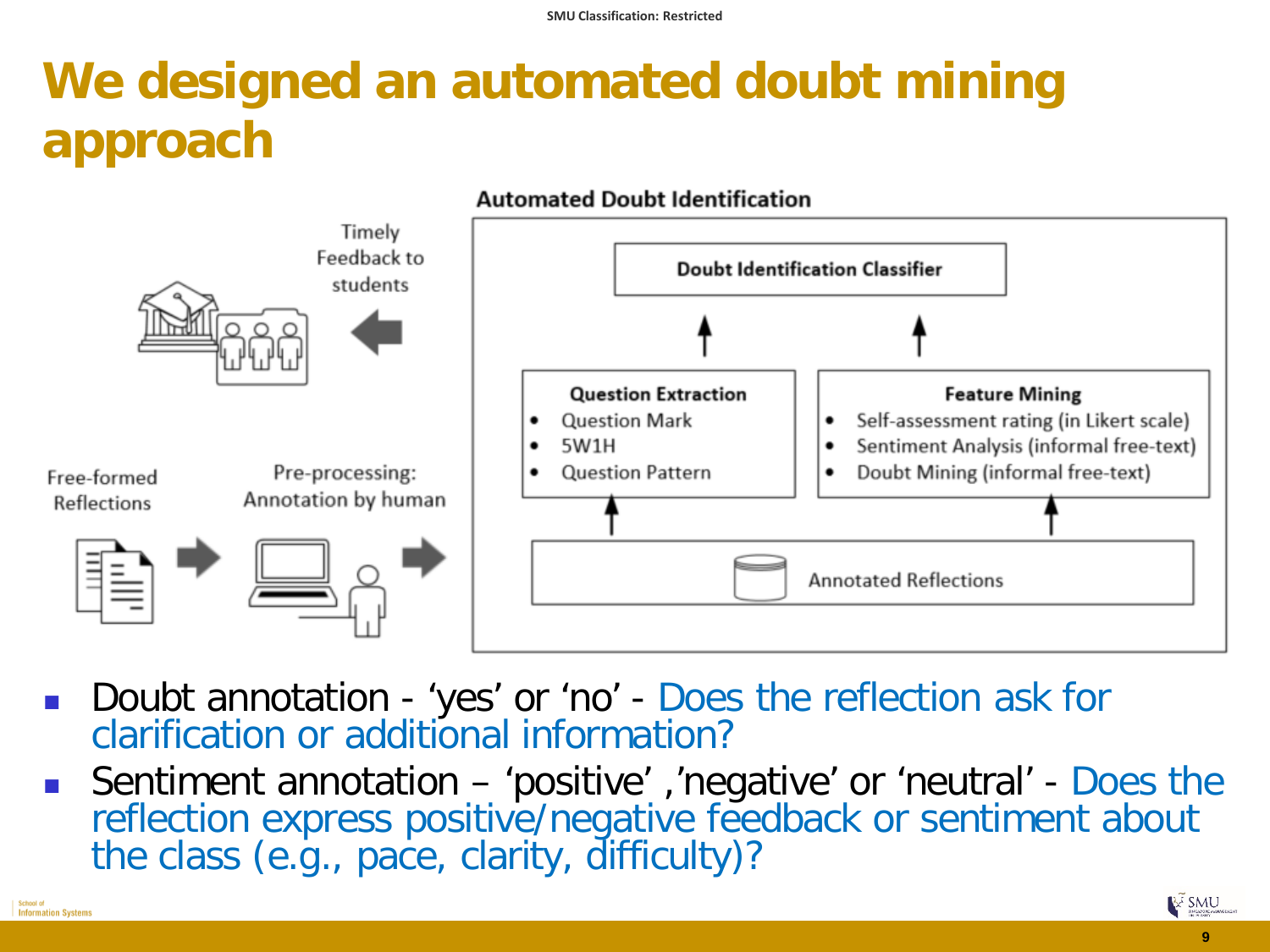# **We trained the model using data from Instructor 1**

## Using 375 reflections:

| <b>Doubt</b> |     | <b>Sentiment</b> |           |
|--------------|-----|------------------|-----------|
| no           | 295 | positive         | 100       |
| yes          | 80  | neutral          | 244       |
|              |     | negative         | <u>31</u> |

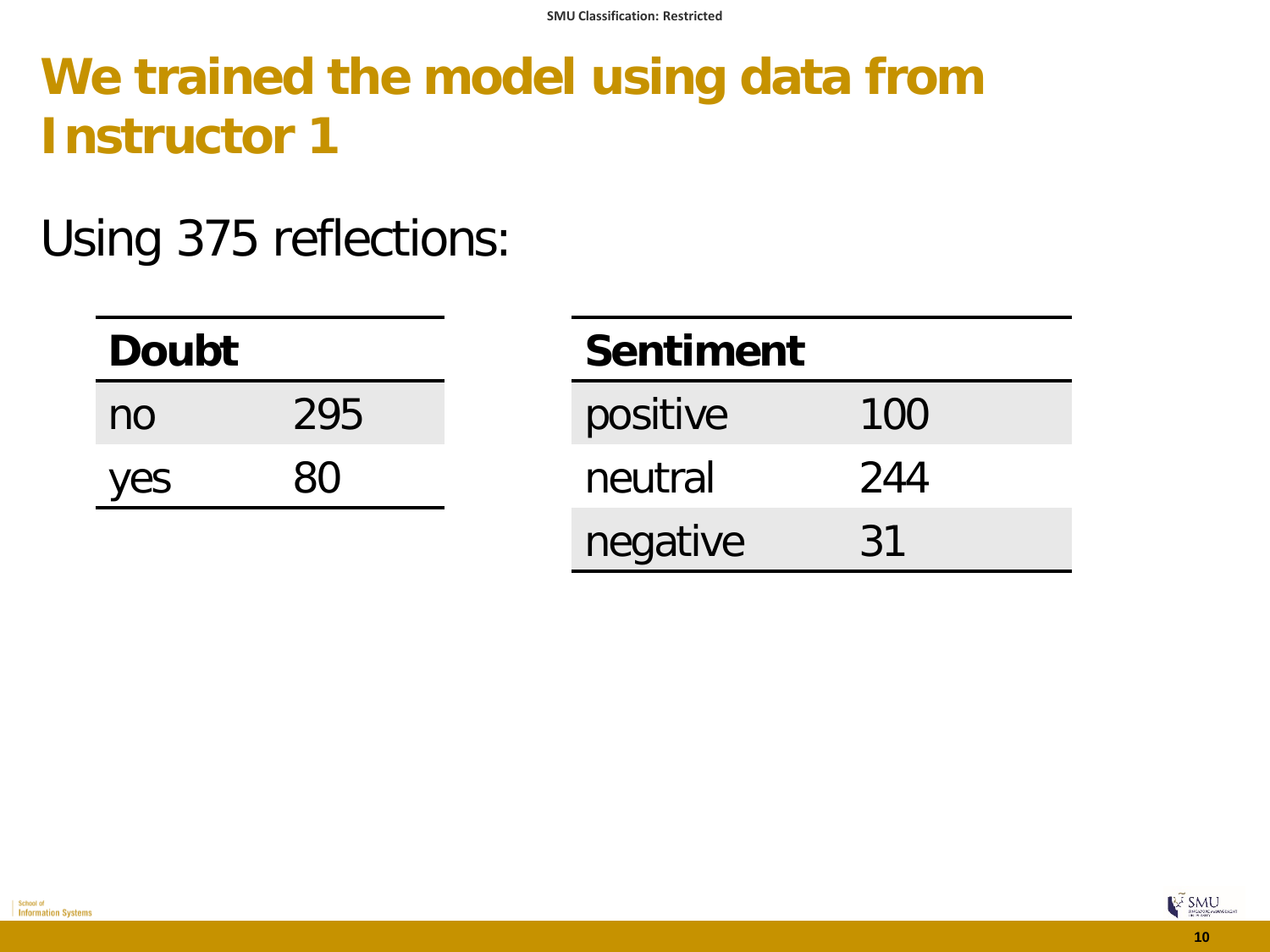## **Diving deeper into the automated doubt mining model**

#### **Question Features Extractions**

- Question mark (QM)
- 5W1H method who, what, where, when, which, how
- Rule-based question patterns (QP)
	- . "(pronoun)\* [try, like, need] to [find, know]"

### **Features Mining for Doubt**

- Self-assessed rating in Likert scale  $1 - 5$  (with 1 being the lowest rating and 5 being the highest)
- **Sentiment** 
	- positive, neutral, negative
- **Text analytics** 
	- Vector space model (Unigram and/or Bigram) – TF and TF-IDF
	- Neural embedding model Doc2Vec

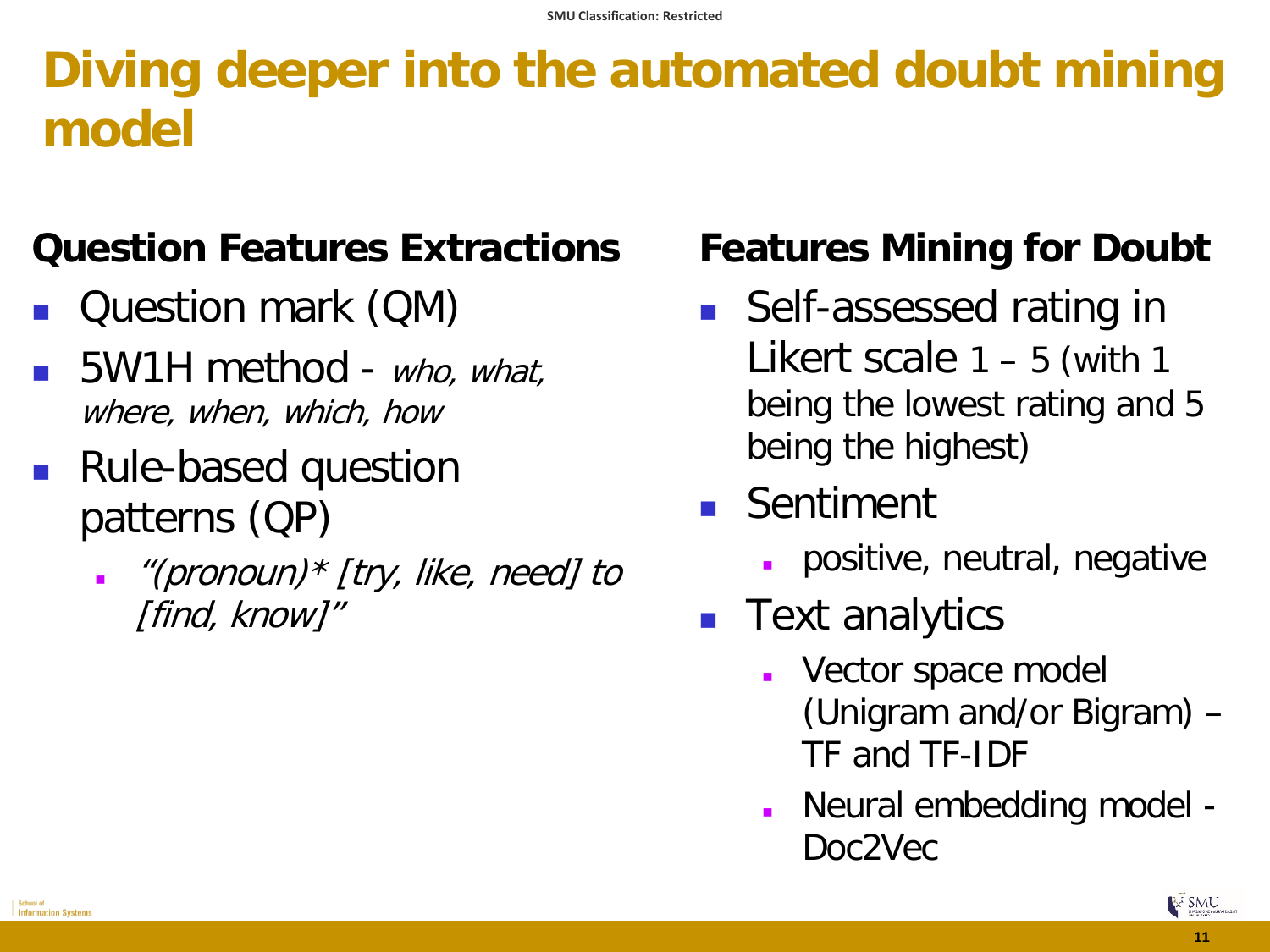**The Doubt Identification Classifier was built using Logistic Regression**

# **Logistic Regression**

- 70-30 training and testing using Instructor 1's dataset
- **Evaluated using** 
	- Precision true positive over all predicted positive
	- Recall true positive over all actual positive
	- F1 score harmonic means of precision and recall
- Validated using Instructor 2's dataset

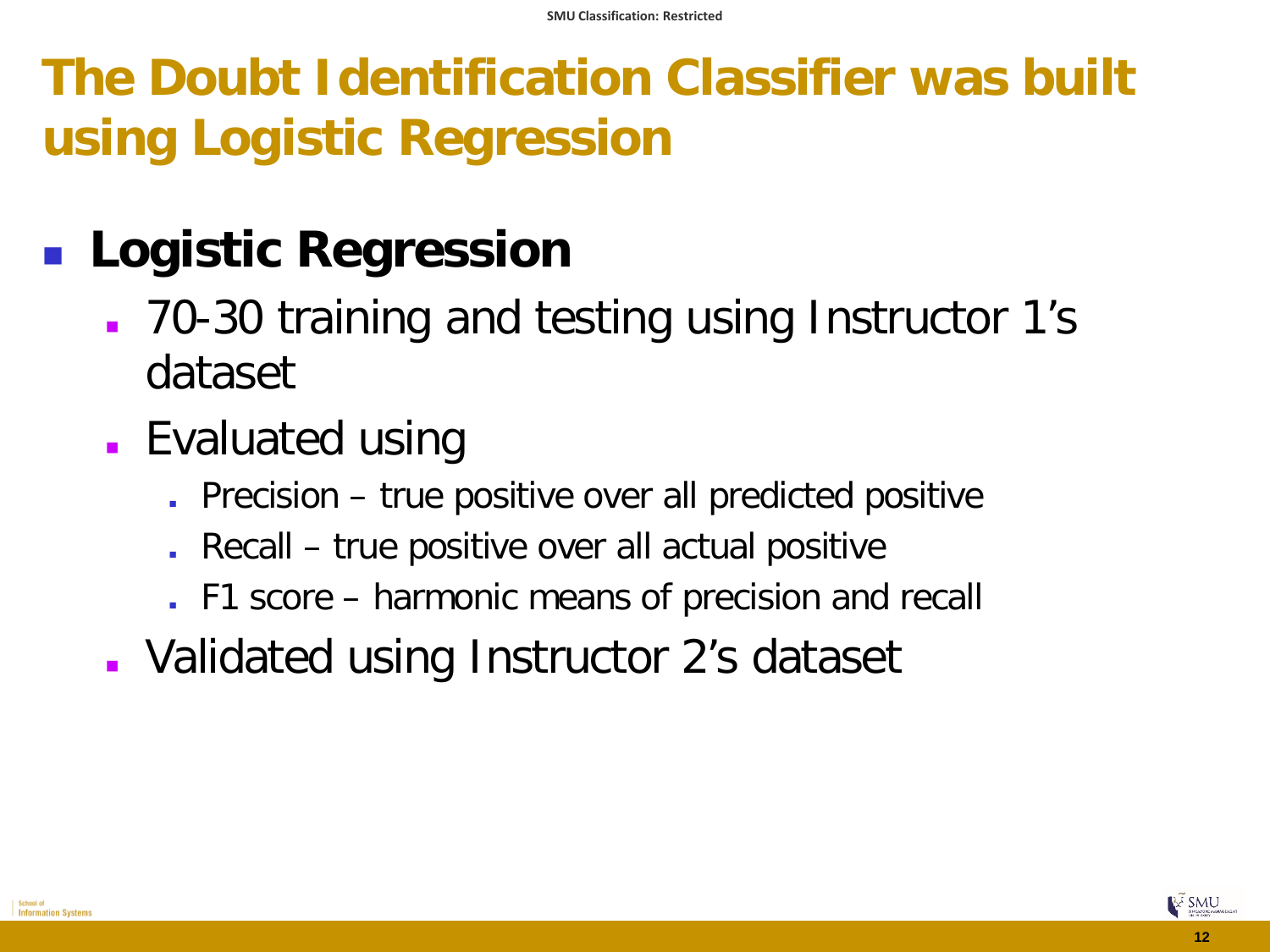# **We found interesting insights from our study**

 Insight 1: Lower self-assessed rating has more doubts



 Insight 2: Higher self-assessed rating has doubts too!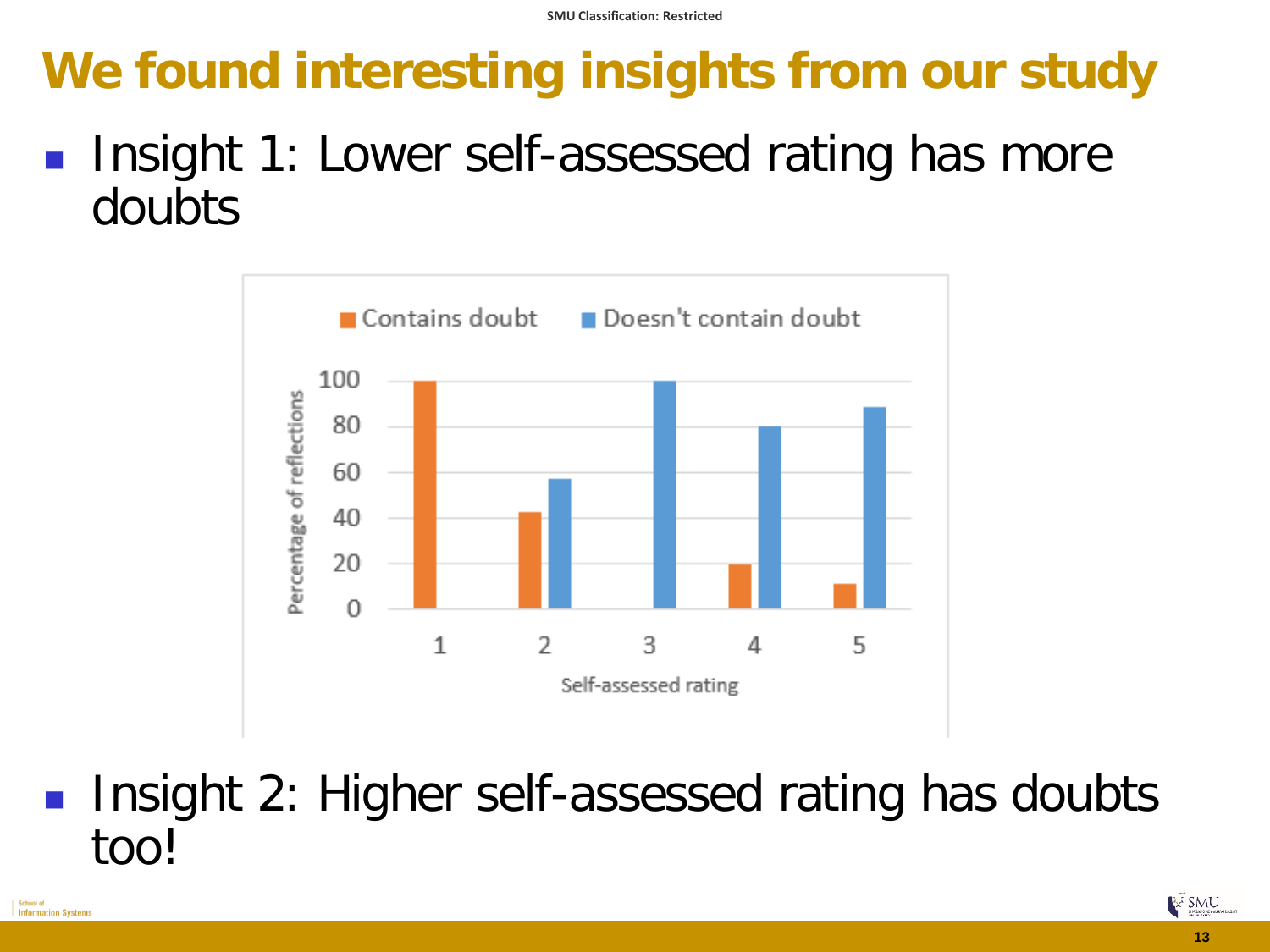# **How about sentiment analysis?**

 Insight 3: Doubts are found across reflections with positive, negative or neutral sentiments



### Hence, sentiment analysis alone is not sufficient to identify doubts.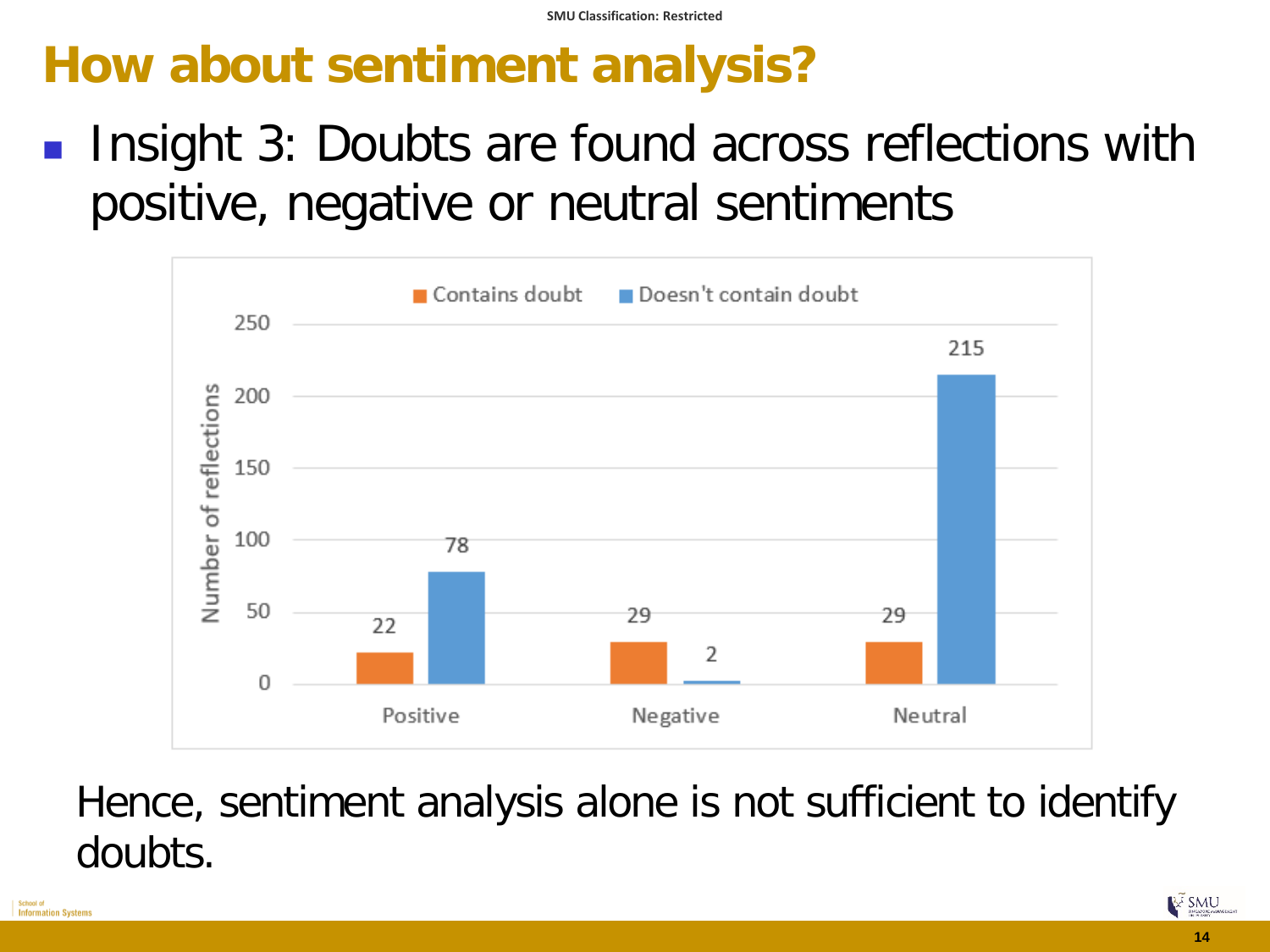## **Examples of positive and neutral sentiments with doubtful statements**

### $\blacksquare$  (1) Positive + doubt

**"**Clustering interesting leh. HAHAHA with the steps and powerpoint animations, very clear can understand. latent variable (g) and error -- g is unobserverd which is not reflecting in the SAS result or data so where does this infor appear ? but error is produced after the data is being analysed right?"

### $\Box$  (2) neutral + doubt

■ "I briefly learnt how K-means clustering work and how to interpret the results of a K-means clustering in SAS EG. I felt that I may need a brief revision on SSE."



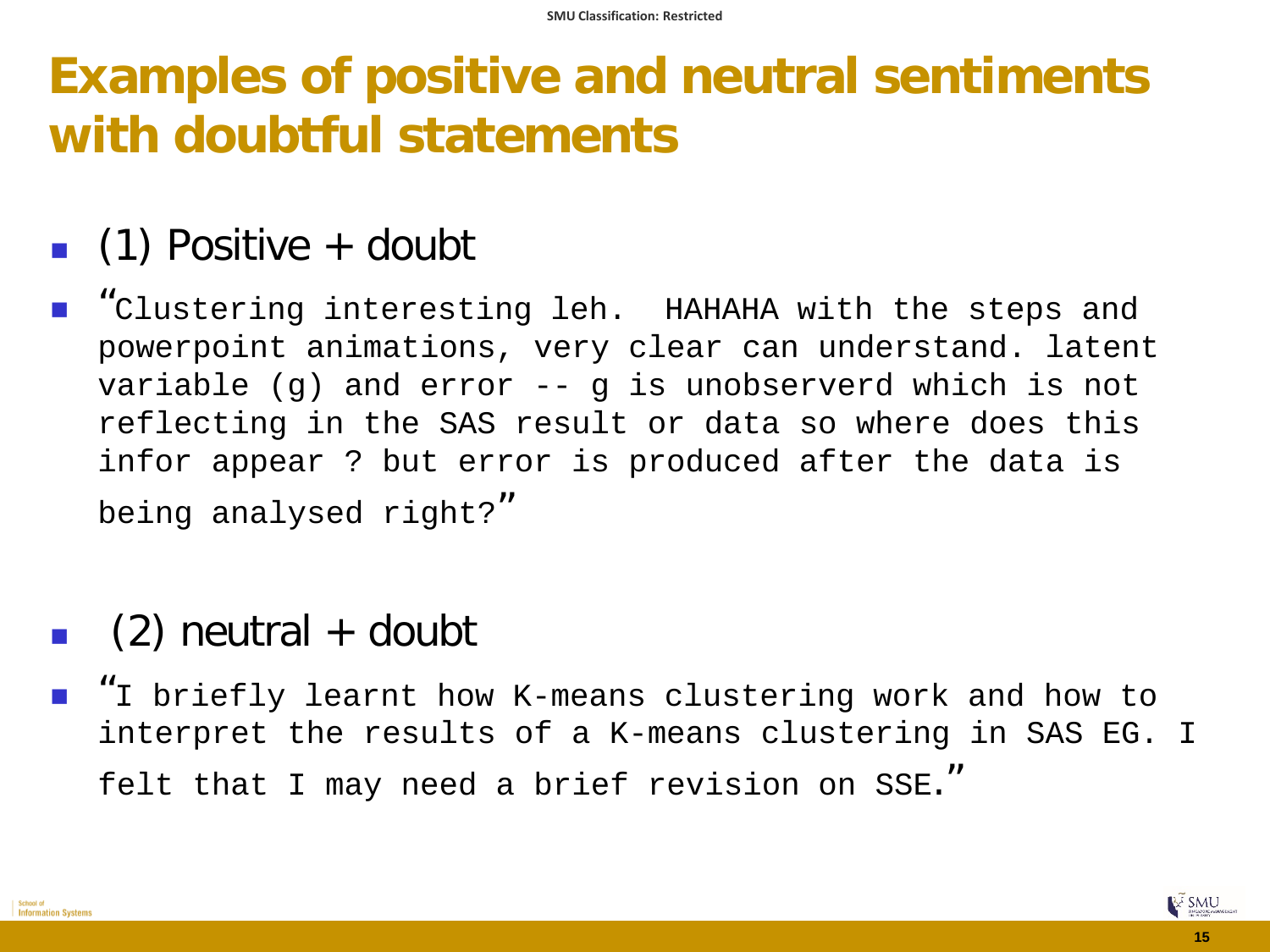# **The informal reflections helped instructor shape the learning journey**

**Supplementary** Learning: Online TextBooks or Videos

In-Class Revision and Fun Quizzes

Instant Feedback / Communication with Students:

Post-Class Consultation & Self-Learning:



**EX SMU**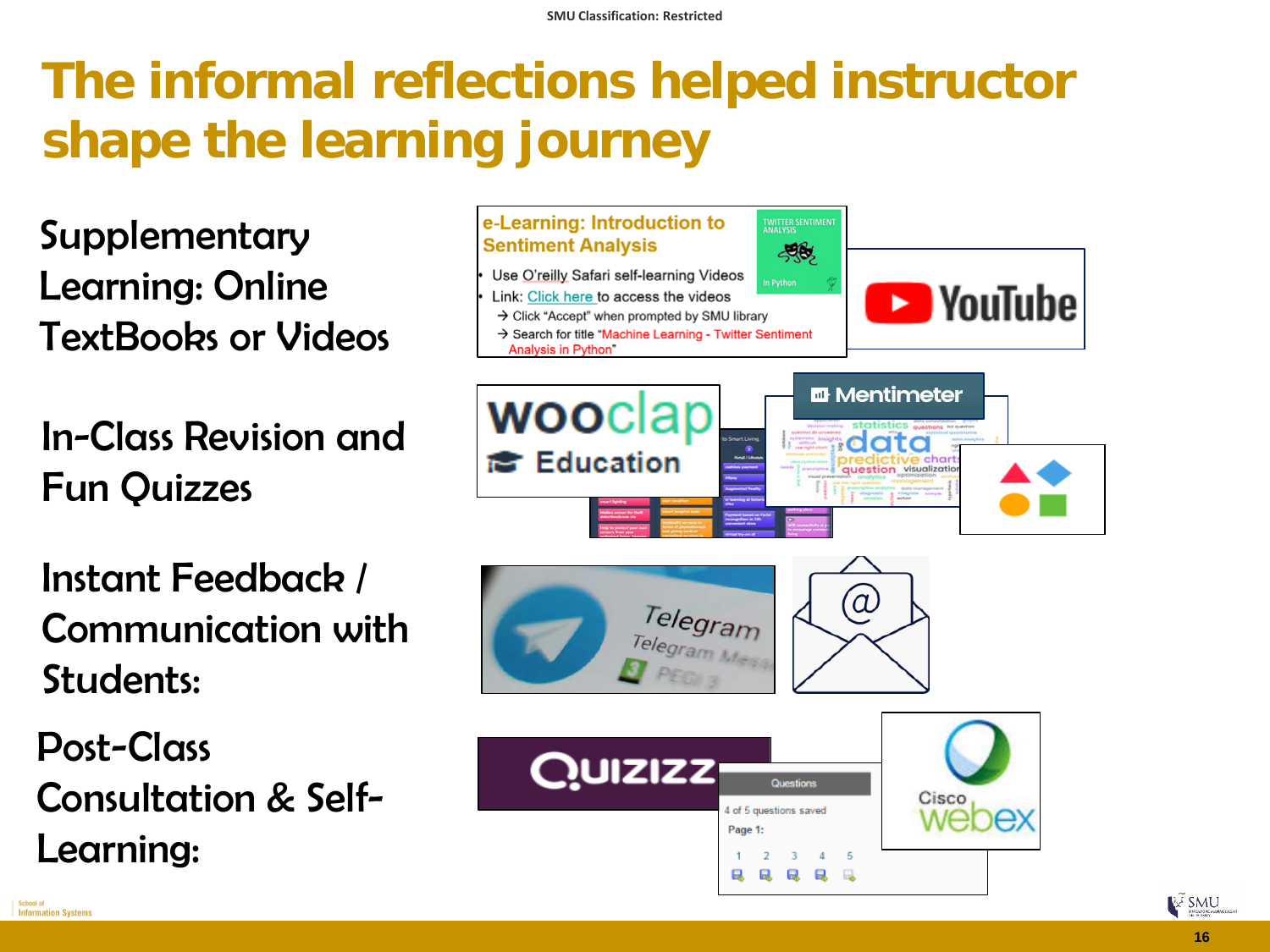## **In summary …**

- Using reflections as a learner-centered adaptive learning mechanism to address individual students' concerns have gained positive feedback from students.
- **This structured pedagogical method resulted in** better learning experiences, higher learner's motivation and meaningful interactions with students.
- **Automated doubt-mining relieves instructors from** manual administration of reflections, making it easier to adopt personalized learning.